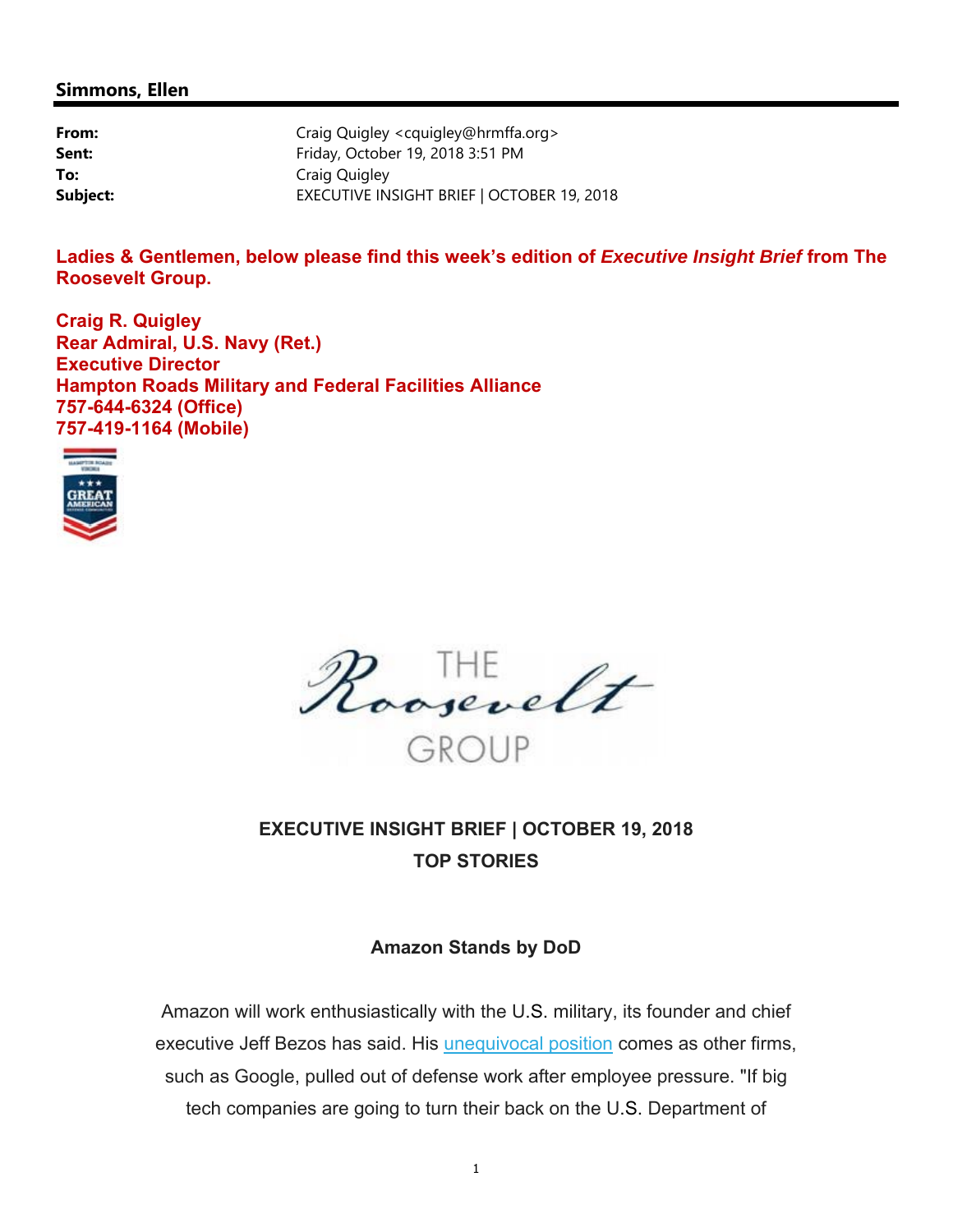Defense, this country is going to be in trouble," Mr. Bezos said.

His firm is in the process of bidding for a major contract, worth around \$10 Billion, with the Department of Defense.

The billionaire has faced backlash from Amazon (AMZN) employees over its business deals with government agencies. It has already worked with the DoD and multiple law enforcement agencies have used its facial recognition system—Rekognition. Amazon employees and civil liberties organizations claimed that the software could be used to violate human rights. Read more here.

# **The New U.S. Defense Giant**

Harris Corporation and L3 Technologies agreed to an-all stock merger of equals, creating the United States' sixth largest defense contractor with annual sales around \$16 billion, the companies announced on Sunday.

The underlying synergy is reflected in the fact that Harris is best known for its radios, and L3 began life as a spin-off from Lockheed Martin with the name "L3 Communications." Electronic content tends to dominate the design of modern combat systems, and few companies will have greater expertise in that highly fungible skill area than L3 Harris.

The combined firm will have approximately 48,000 employees and customers in over 100 countries. Combined defense revenue for 2017 for the two companies was \$11.91 billion, according to the Defense News Top 100, which would rank the combined company seven on the list — sixth among U.S. companies.

#### **Update on Khashoggi**

2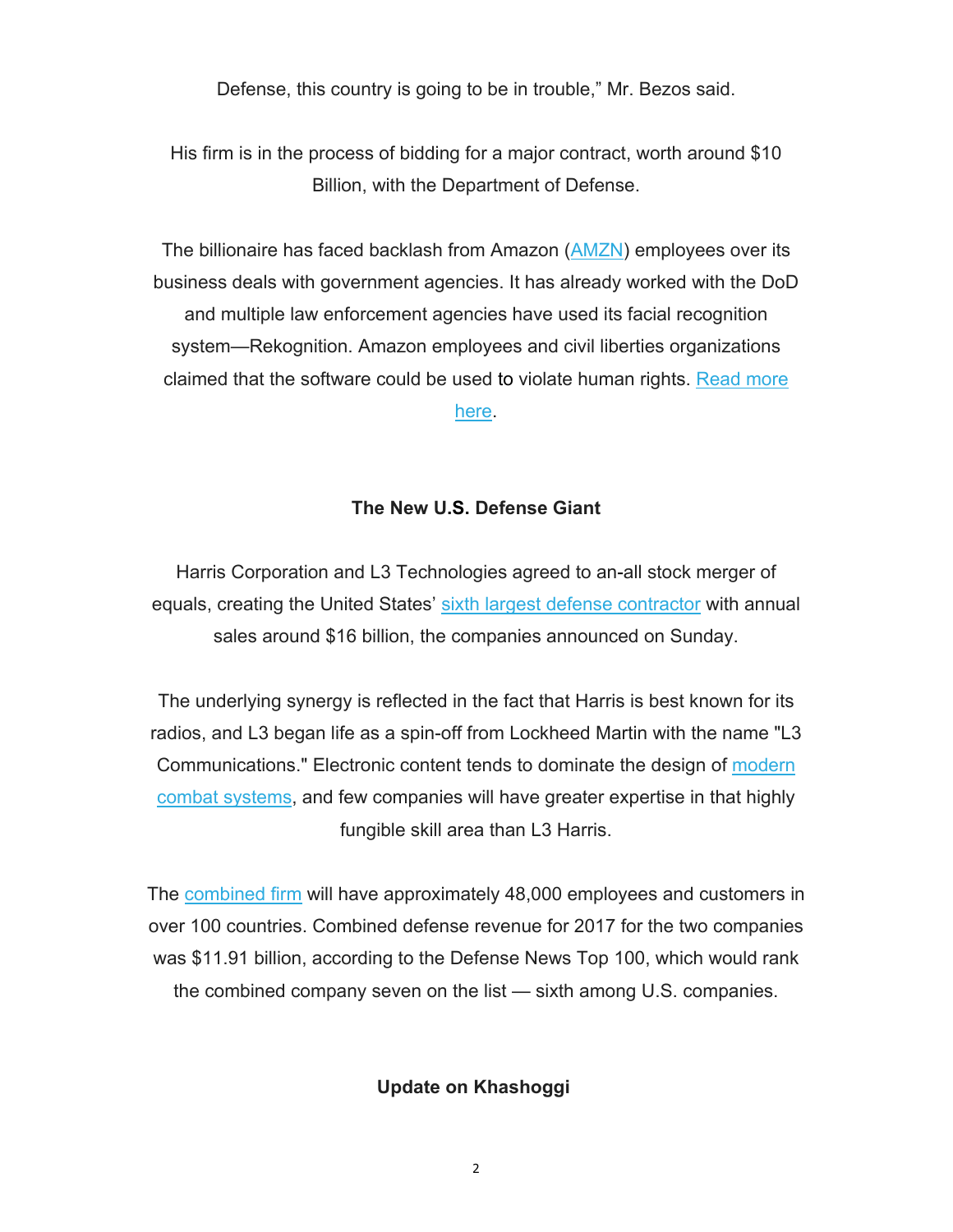President Donald Trump acknowledged Thursday it "certainly looks" as though missing Saudi journalist Jamal Khashoggi is dead, and he threatened "very severe" consequences if the Saudis are found to have murdered him. His warning came as the administration toughened its response to a disappearance that has sparked global outrage.

Turkish reports say Khashoggi was killed and dismembered inside the Saudi Consulate in Istanbul by members of an assassination squad with ties to Saudi Crown Prince Mohammed bin Salman.

Saudi Arabia has been a large customer of American arms, to which many angry congressman are demanding an immediate halt. Additionally, a stream of investors have been pulling out of the country in light of the uncertainty of the situation.

The Saudis will need to wrap up their investigation in the next few days. The longer the delay, the more likely Turkish officials will release more damning information, making it even more difficult for Saudi officials to present an explanation that will weather international scrutiny. Read more.

#### **China, China, China, China**

The world's second biggest economy grew 6.5% in the third quarter of this year, according to official data published Friday. That's its weakest quarterly growth since the depths of the global financial crisis in early 2009 and below economists' expectations of 6.6%. The Chinese economy has lost momentum this year following government efforts to try to rein in high levels of debt. It has also started coming under pressure from U.S. tariffs on more than \$250 billion of its exports. Click here for full story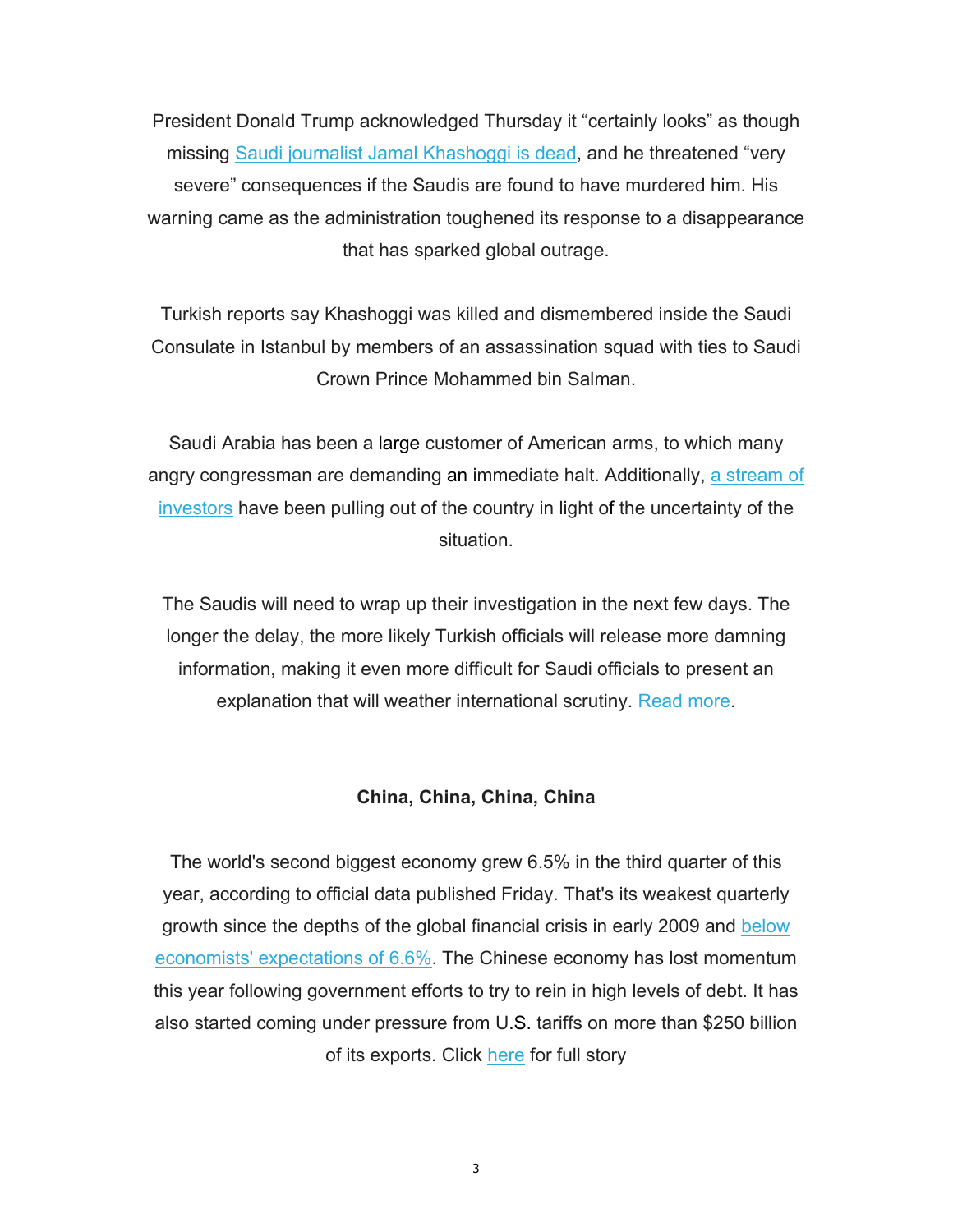\$6 trillion of local government debt may be lurking under the surface in China. The actual level of off-balance-sheet Chinese local government debt could be several times more than what is publicly disclosed and range as high as 30 trillion yuan to 40 trillion yuan, or about \$4.34 trillion to \$5.78 trillion, S&P Global Ratings analysts say in a report.

China on Tuesday characterized its mass internment of Muslims as a push to bring into the "modern, civilized" world a destitute people who are easily led astray. The report is the ruling Communist Party's latest effort to defend its extrajudicial detention of Central Asian Muslim minorities against mounting criticism. More here.

China says its H-20 nuclear stealth bomber is about to hit the skies. The Hong-20 is often compared to the U.S. B-2 stealth bomber, but in May, China released a possible video teaser of it under a sheet, which looked eerily like a B-21 Raider. This would not be the first time a Chinese aircraft has been very similar to American technology.

#### **Bradley Replacement in the Works**

The Army has been yearning to replace its Cold War-era Bradley fighting vehicle. The Next-Generation Combat Vehicle Cross-Functional Team established as part of the Army's new Futures Command — tackles the service's second highest priority out of six major lines of effort that are intended to fully modernize the force by 2028.

The Army's replacement for the Bradley will likely field a main armament that's far more potent than the Bradley's 25 millimeter cannon. Some experts even suggest it could possess a main gun of up to 100mm.

One of these 3 vehicles might replace the U.S. Army's M2 Bradley. However, it

4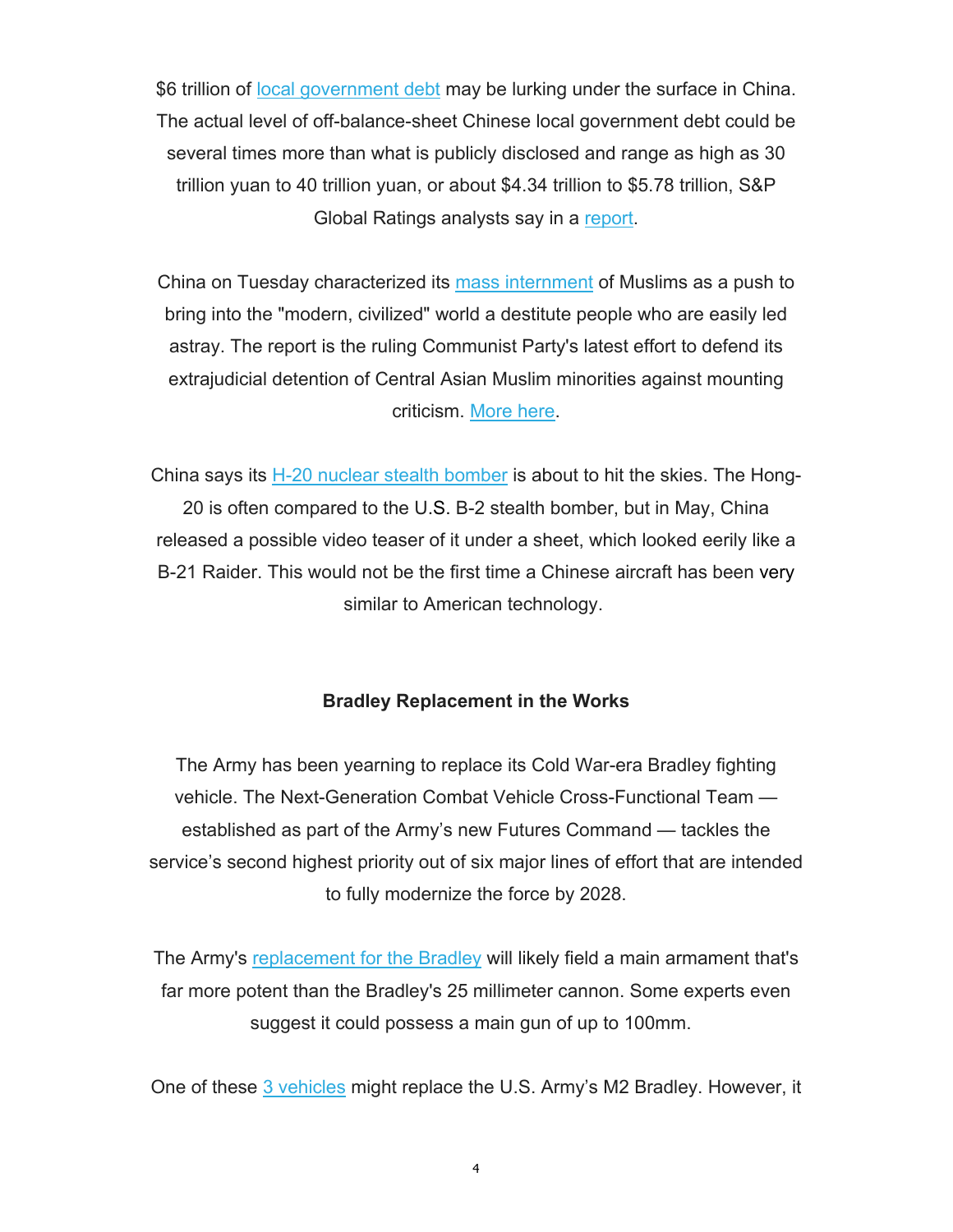appears General Dynamics Griffin has taken the lead.

# **Quick Hits**

The F-35 Joint Strike Fighter is set to enter a round of testing to determine if the jet is indeed ready for action worldwide. The highly anticipated initial operational test and evaluation (IOT&E) tests will start in November 2018 and conclude in July 2019. Full story here.

The American pilot killed aboard a Ukrainian Air Force fighter jet when the aircraft crashed during a training exercise in Ukraine on Tuesday, now has been identified as hailing from California, officials said. The Air Force fighter pilot, Lt. Col. Seth "Jethro" Nehring, was with the California Air National Guard's 194th Fighter Squadron, part of the 144th Fighter Wing based in Fresno.

Iran has found a new way to harass U.S. warships, and it's got the U.S. Navy on edge. According to the Navy, *Iranian unmanned aerial vehicles* (drones) are increasingly active over the gulf, operating in what officials have described as unsafe ways. Marine Corps and Navy officials said U.S. ships in the Persian Gulf are now regularly overflown by Iranian unmanned aerial vehicles. Click here for more.

# **Look Ahead**

*Tuesday, October 23*  12:30pm: CFR panel on global artificial intelligence race 1777 F St., NW

1:00pm: AEI discussion on foreign policy and the 2018 midterm elections 1789 Massachusetts Avenue NW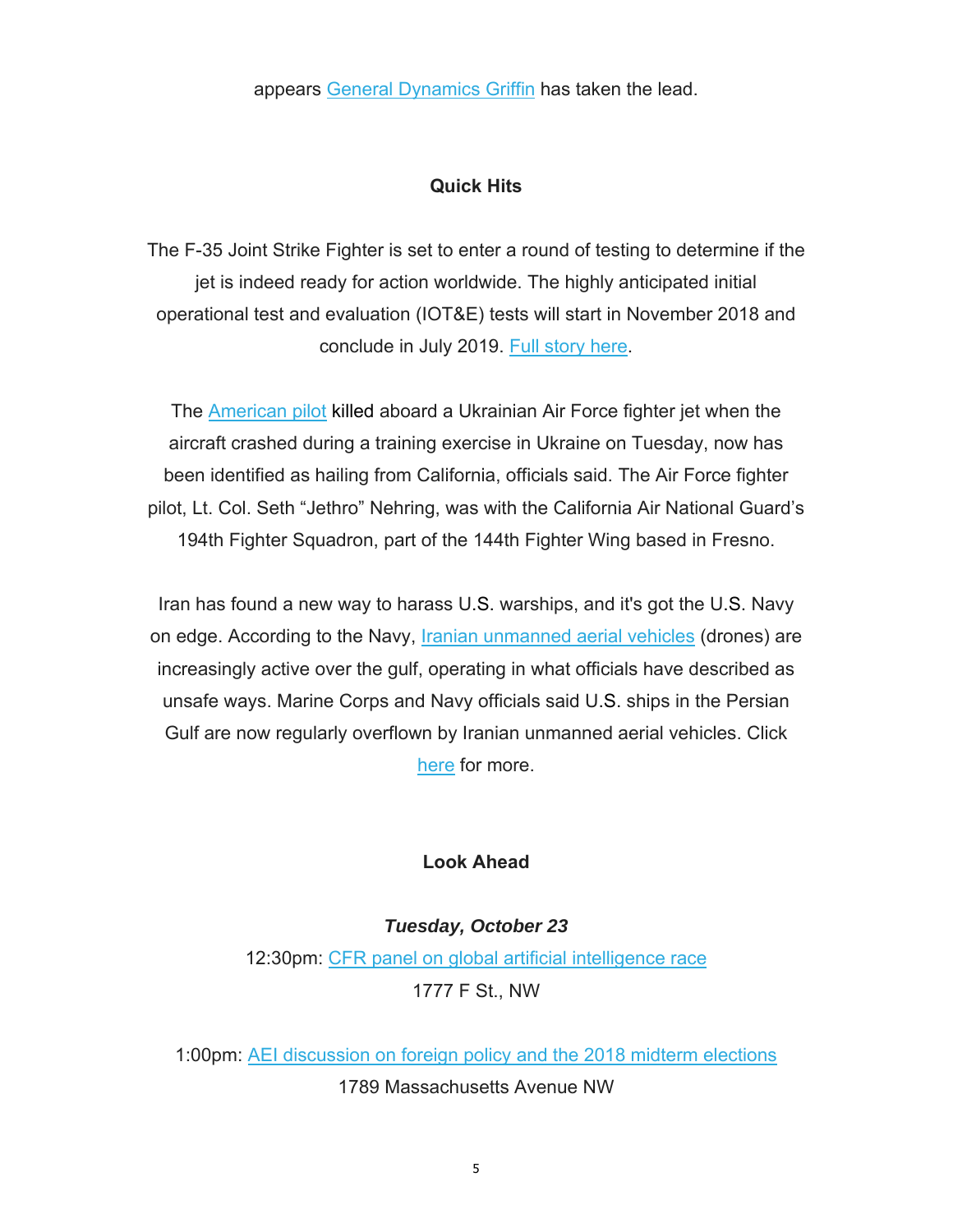# *Thursday, October 25*

7:00am: Morrison & Foerster Outlook and MoForward 2019 Morrison & Foerster holds its Outlook and MoForward 2019 executive briefing on national security and government contracting.

Contact: Roksana Slavinsky - [roksana@rippmedia.com](mailto:roksana@rippmedia.com) - 212-262-7481

10:00am: Brookings discussion on U.S. policy and the war in Yemen (RSVP) Falk Auditorium, 1775 Massachusetts Ave, NW

3:30pm: Atlantic Council discussion on security in northern Europe (RSVP) 1030 15th Street NW, 12th Floor

# *Friday, October 26*

8:30am: Military Reporters & Editors Association conference Navy League of the United States Headquarters, 2300 Wilson Blvd #200, Arlington, VA 22201

Have a great weekend!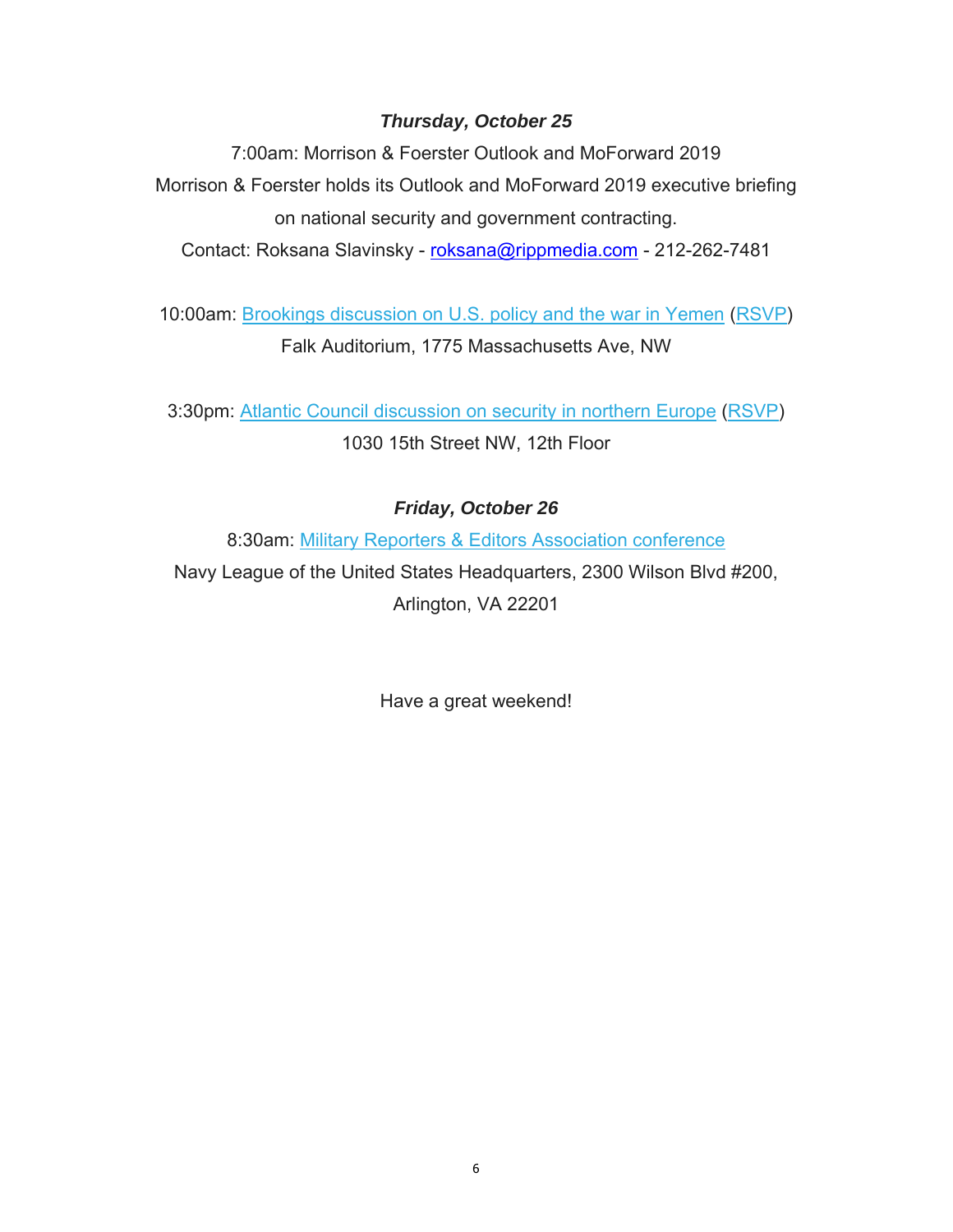## **Simmons, Ellen**

**To:** BOS

**Subject:** WTC Transition Update

 **Subject:** WTC Transition Update **From:** Wassmer, Jeff **Sent:** Friday, October 19, 2018 8:43 AM **To:** Neal Chalkley [<Nealchalkley@gmail.com>](mailto:Nealchalkley@gmail.com); Ruth Larson <[Ruth.Larson@jamescitycountyva.gov](mailto:Ruth.Larson@jamescitycountyva.gov)>; Doug Pons <[dpons@williamsburgva.gov>](mailto:dpons@williamsburgva.gov); Kym Hall <[kym\\_hall@nps.gov](mailto:kym_hall@nps.gov)>; Mickey Chohany [<Mickey@secondst.com>](mailto:Mickey@secondst.com); Dr. Mitchell Reiss <*mreiss@cwf.org>*; Kevin Lembke [<Kevin.Lembke@buschgardens.com](mailto:Kevin.Lembke@buschgardens.com)>; Philip G. Emerson <[philip.emerson@jyf.virginia.gov](mailto:philip.emerson@jyf.virginia.gov)>; Wassmer, Jeff <[Wassmer@yorkcounty.gov>](mailto:Wassmer@yorkcounty.gov); Jeanne Zeidler <[jeanne.zeidler@gmail.com>](mailto:jeanne.zeidler@gmail.com); Rita McClenny <[rmcclenny@virginia.org](mailto:rmcclenny@virginia.org)> Cc: Bob Harris <[harris@visitwilliamsburg.com>](mailto:harris@visitwilliamsburg.com); Morgan, Neil <[Neil.Morgan@yorkcounty.gov](mailto:Neil.Morgan@yorkcounty.gov)>; Drew Trivette <[atrivette@williamsburgva.gov>](mailto:atrivette@williamsburgva.gov); [scott.stevens@jamescitycountyva.gov](mailto:scott.stevens@jamescitycountyva.gov)

Good Morning,

A quick transition update. To follow on our conversation this past Tuesday.

- Dave Potter will step into the role of Director of Marketing and Communications. Dave's key mission will be moving the 2019 plan to execution.

- Jody Puckett, whom many of you know will start with us next week on a temporary basis. Jody will be our Administrator during the transition working on things like Finance and budget, the Economic Study, WTC meetings, Sales Staff leadership among other things.

- Kristi Olsen form York County will assist Dave with the plan reaching into the community for other support as needed. We appreciate YC loaning us Kristi during our transition.

- Terry Banez the Executive Director oft the Business Council will also support as needed as we do share some staff functions.

- Under Ruth Larson's leadership the municipalities have agreed to reconvene the Finance team to help us ensure the required structure, processes and procedures are put in place. That is already in motion.

- I will meet with our leadership team weekly as well as continue to work, with you, those overarching, formative actions required for successful stand-up of our new organization.

- We will soon have a short 10 minute presentation ready to give to any organization, groups or boards interested in what the WTC is about and doing. This legislation has created interest, now we need to share our progress and vision as we grow forward.

We are fortunate to have a solid staff that under this structure who will continue their support toward our destinations success. We appreciate their dedication and professionalism during this transition. Many have already asked what else they can do to help.

Thanks to each of you and your organizations for your many contributions.